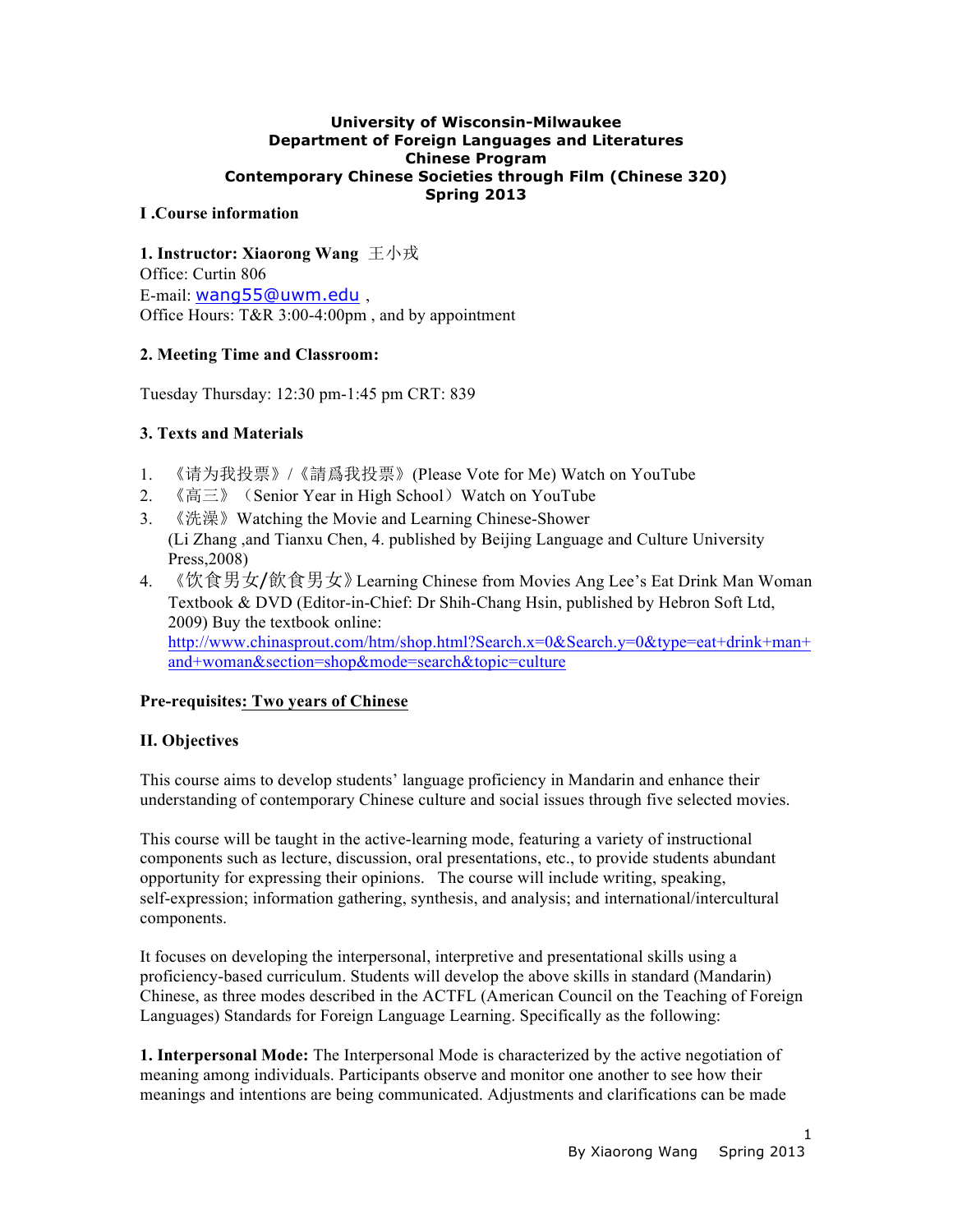#### accordingly.

**2. Interpretive Mode:** The Interpretive Mode focuses on the appropriate cultural interpretation of meanings that occur in written and spoken form where there is no recourse to the active negotiation of meaning with the writer or the speaker. This mode includes interpretation of authentic language sources, as well as multiple ways of comprehension, such as implies ability to read and listen for literal and inferential meaning.

**3. Presentational Mode:** The Presentational Mode refers to the creation of oral and written messages in a manner that facilitates interpretation by members of the other culture where no direct opportunity for the active negotiation of meaning between members of the two cultures exists. This mode encourages students to gather information, combine, analyze and present their opinion to public.

**Language Proficiency Goal**: Students are supposed to reach Advanced Mid-High level based on the ACTFL(American Council of Teaching Foreign Language) OPI(Oral Proficiency Interview) guidelines. Students will be able to **narrate and describe and deal effectively with an unanticipated complication**, and have features of Superior level(for Mid) or most of time perform at Superior level(for high). Students at superior level are able to **discuss topics extensively, support opinions, hypothesize and deal with linguistically unfamiliar situation**.

# **III**.**Class Requirements**

## **1. Attendance:**

Attendance is mandatory. **Tardiness for each hour of class will result in 2 points being deducted from the 10 points of each week's participation**. Telling the instructor your reason for not coming to class does not mean that you are automatically excused. **One unexcused absence for each hour of class will result in 5 points being deducted from the 10 points of each week's participation.** 

Valid excuses for absences include: student illness, serious illness or death in the immediate family, religious holidays, participation in authorized field trips and athletic contests, as well as paper presentations at academic conferences, and job interviews outside of Wisconsin.

Students are obliged to inform the instructor of these circumstances as soon as they can through email notification. Your alarm clocks' failure in setting off is not a valid excuse. While losing points over missing classes is one thing, not having taken enough times of summary which cannot be made up could pose a serious threat to your final score as well.

## **2. Preparation:**

You are expected to be well prepared for each lesson **BEFORE** class so that class time can be fully utilized for practice at the desired pace.

## **3. Class Participation(weekly performance)**:

All students are expected to participate actively in language practice and discussion in every class. Students' class participation and performance will be evaluated weekly and a final score will be given using the following scale, and then the final average will be calculated as 10% of final grade:

10-9 = Present with strong indication of excellent preparation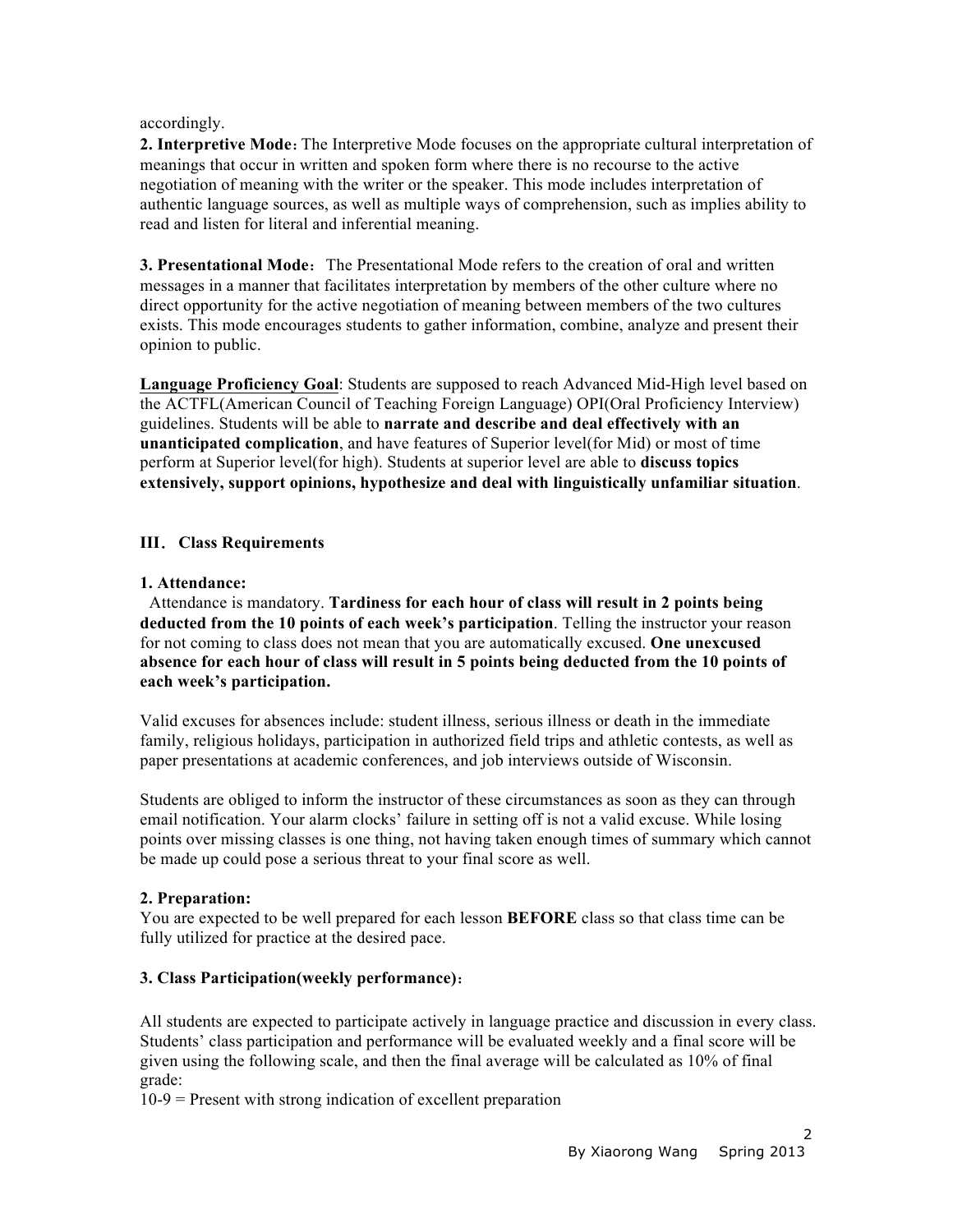- 8-7= Present with some indication of good preparation
- $6-5$  = Present with some indication of mediocre preparation
- 4-3 = Present with some indication of inadequate preparation
- $2-1$  = Present with almost no indication of prior preparation

#### **4. Assignments:**

Assignments include: Answer questions on the handouts, in-class role-play, and in-class small reports. Late assignment will result in 2 points being deducted. **Assignments won't be accepted if it is more than one week late.**

**In-class role-play**: Students will sign up for role-play at the beginning of the semester. Each Tuesday, one pair needs to choose a scene (at least 2 minutes) from previous week and act it out(excellent minor changes are encouraged), and other students need to narrate the scene the pair just act.

In-class small reports: There will be certain topics picked out from the movie which are about Chinese culture and society and students need to present on those topics in class.

#### **5. Summaries:**

At the beginning of each class, you are required to write down a summary of the clips/units which will be covered with **no less than 50 characters, 5 new words**.

#### **6. Movie Presentations:**

You are expected to make **4** presentations throughout the semester. After we finish a movie, you are required to present an at least **5-minute** long report related to that movie and you need to submit your draft before the presentation. Draft is expected to be 400 to 500 words long and will be graded too. The purpose of the presentation is to encourage you to summarize and criticize that movie by using the newly learned vocabulary and grammatical structures.

#### **7**.**Grading:**

| <b>Class Participation</b> | 20%    |
|----------------------------|--------|
| Summaries                  | 20%    |
| Presentations              | 30%    |
| Assignments                | $30\%$ |

#### **Grading scale:**

| $1000 - 980$ A+ | $899 - 870 B +$ | 799-770 C+ |
|-----------------|-----------------|------------|
| 979-940 A       | 869-840 B       | 769-740 C  |
| $939-900 A$     | 839-800 B-      | 739-700 C- |

And so on Below 600 F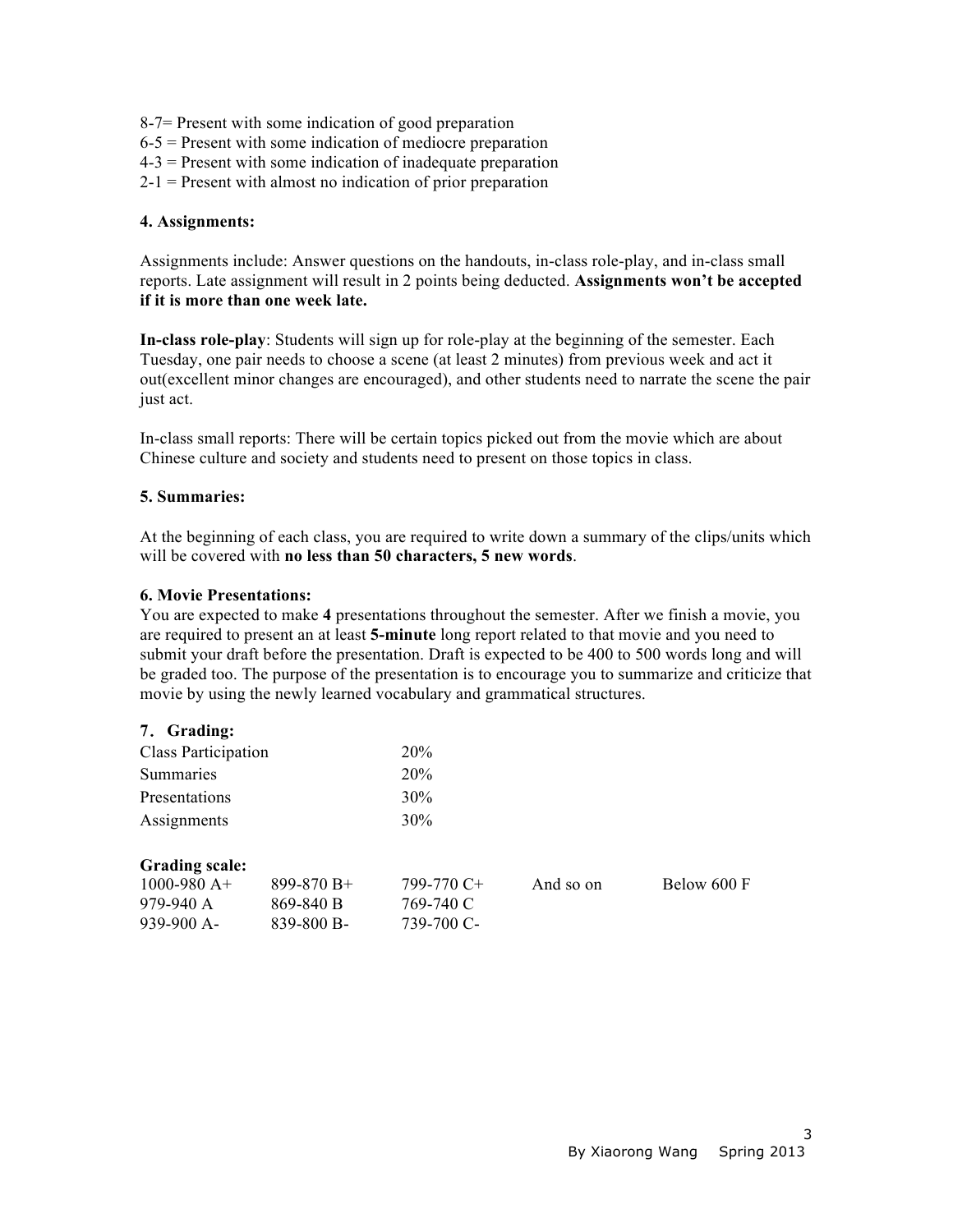# **Class Schedule**(**Subject to change**)**:**

- **Wk 1**:**01/22-01/24** *Introductio*n; 《请为我投票》/《請爲我投票》
- Wk 2:01/29-01/31 《请为我投票》/《請爲我投票》
- Wk 3:02/05-02/07 交《请为我投票》**/**《請爲我投票》草稿《高三》part1-4
- Wk 4:02/12-02/14 《请为我投票》**/**《請爲我投票》的报告《高三》part5-6
- Wk 5:02/19-02/21 交《高三》报告草稿;《高三》part7-10
- Wk 6: 02/28-02/28 《高三》的报告; 《洗澡》第一部分
- Wk 7:03/05-03/07 《洗澡》第二和第三部分
- Wk 8:03/12-03/14 《洗澡》第四和第五部分
- Wk 9:03/19-03/21 春假 不上课
- Wk 10:03/26-03/28 《洗澡》第六和第七部分
- Wk 11: 04/02-04/04 《洗澡》第八部分

#### 交《洗澡》报告的草稿;《饮食男女/飲食男女》Unit 1&2

- Wk 12: 04/09-04/11 《洗澡》的报告; 《饮食男女/飲食男女》Unit3&4
- Wk 13:04/16-04/18 《饮食男女/飲食男女》Unit5-8
- **Wk 14: 04/23-04/25** 《饮食男女/飲食男女》Unit9-12
- Wk 15: 04/30-05/02 《饮食男女/飲食男女》Unit13-16
- Wk 16:05/07-05/09 《饮食男女/飲食男女》Unit17&20

**Final Presentation Day: 12:30-2:30 pm May 13th(Monday)**